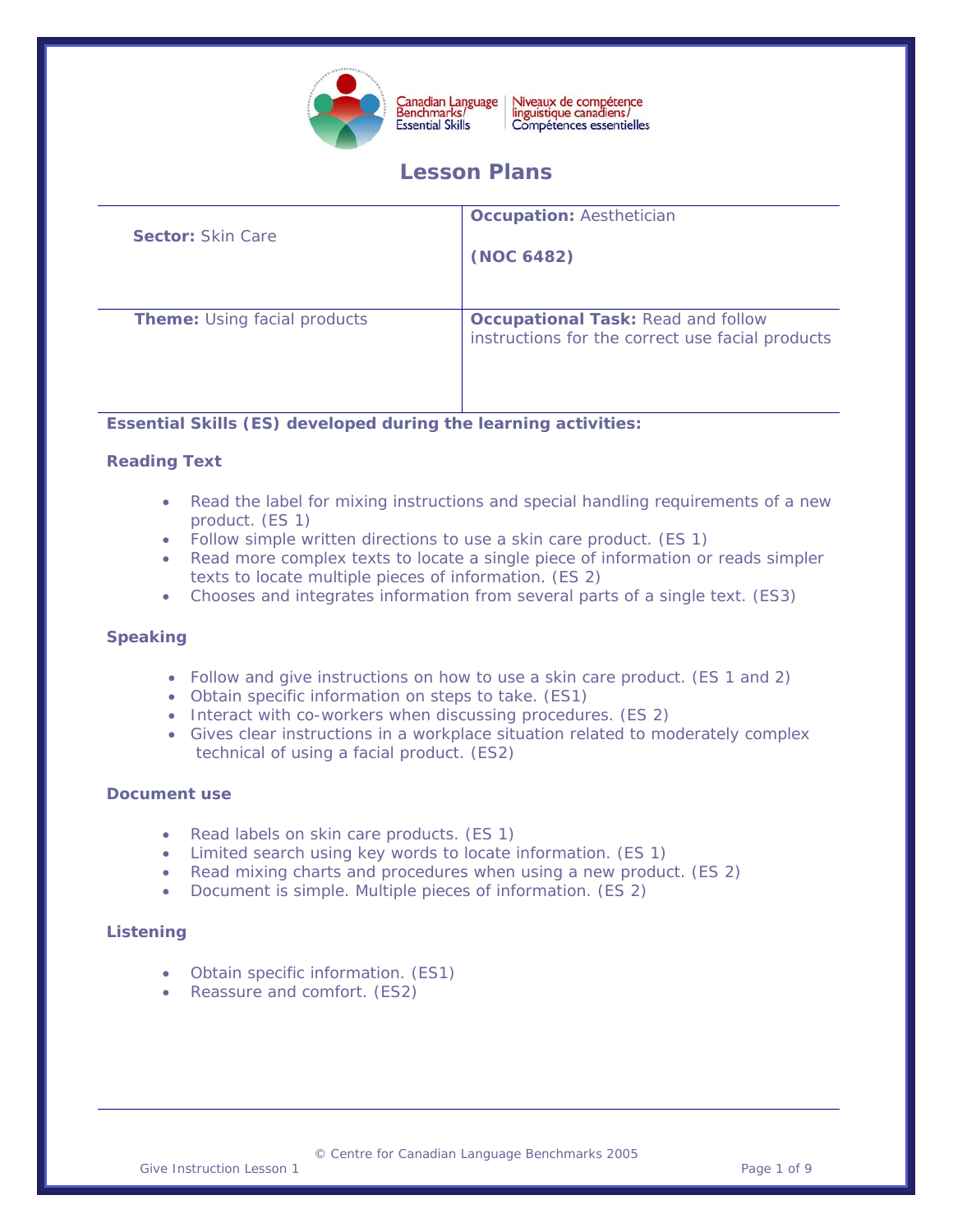

# **Canadian Language Benchmarks (CLB) competencies developed during the learning activities:**

**Speaking** 

- Give a detailed description of a simple process. (CLB 6)
- Give spoken instructions, uses correct sequence of steps, clear reference, correct stress and intonation. (CLB 6)
- Give clear instructions in a workplace situation related to moderately complex technical tasks. (CLB 7)

### **Listening**

- Understand a range of spoken everyday instructions on step-by-step procedures. (CLB 5)
- Understand a set of instructions not presented completely in point form. (CLB 6)
- Evaluate the factual accuracy of oral directions by completing the task. (CLB 7)

#### **Reading**

- Finds specific, detailed information in procedure instructions. (CLB5)
- Can get specific details from everyday routine texts, such as a set of instructions. (CLB 5)
- Follows main ideas, key words and important details in a one-page formatted and unformatted text in moderately demanding contexts of use. (CLB 6)
- Language of the text is mostly concrete and factual, with some abstract and technical vocabulary and may require low-level inference to comprehend it. (CLB 6)
- Locates and integrates several pieces of information in visually complex texts. (CLB 8)

#### **Language and culture focus for the learning activities:**

• Reading and following procedures, understanding formatted text, identifying key words

#### **Grammar**

- Review information questions.
- Prepositional phrases *(on the left, at the top, next to, in the middle, in the chart, at the bottom)*
- Imperative \*Note to instructor: You will be modelling the imperative statements.

#### **Vocabulary**

- Lotion, Precious Oil, capsule, dehydrated, light circular movements, Hydromask, fingertips, eyelashes, Peel-off mask, spatula, sponges
- **Culture**
- It is important to be familiar with how to use a product before using it with a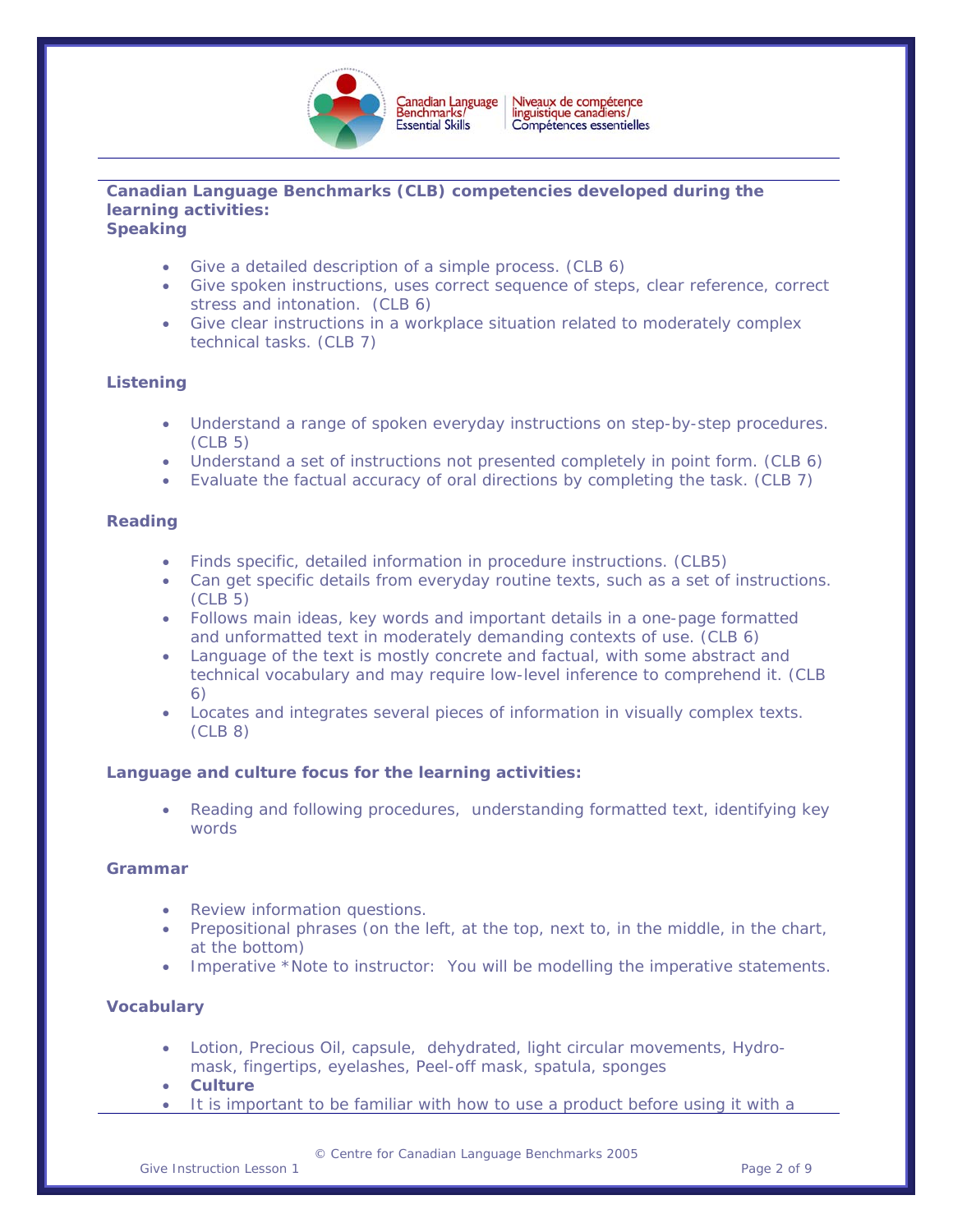

#### client.

- It is okay to ask another employee to help you understand the directions.
- Client may ask questions so you must be familiar with the ingredients and directions for use.

### **Suggested teacher resources and classroom materials needed:**

- Product Instruction sheets (2) and task sheet attached below and obtained from www.towes.com
	- Measure Up
	- Choice of activities
	- Explore careers
	- Occupation name
	- **Aesthetician**
- Samples of skin care products (ask the beauticians at The Bay or Sears for some samples of masks, vitamin E capsules would suffice for Precious Oil and liquid hand soap in a small bottle is adequate for the cleanser), 2 dolls, water
- 2 sets of cards: the cards in one set will have the product names on them, the cards in the second set will have the procedures on them *(\*If you have more than 8 learners, you may have to duplicate the sets. Use Skin cleansing, Precious Oil, Hydro-mask and Peel-off Mask and their corresponding procedures to make the cards).*
- Product Instruction sheets and questions for each learner.

#### **Estimated time for the learning activities: 1 lesson/90 minutes**

### **Learner Profile:**

Multi-level learners in a College preparation course for Aestheticians. They have had previous instruction on following procedures, working with people and numeracy.

#### **Learning Objectives:**

The learner will be able to read instructions for the application of a facial product and will demonstrate that they can follow the instructions.

#### **Learning activities:**

#### PART 1 (45 minutes)

#### Introductory activities:

- The students discuss the use of skin care products, including the products they use.
- Instructor asks if anyone has given a facial before.
- Show the learners the product instruction sheet and ask them if they have seen something like it before? Is it easy to follow? Why? Why not?

Give out Product Instructions Sheet with the technical instructions on it.

• Brainstorm vocabulary, list words and definitions on whiteboard, create a reference lexicon.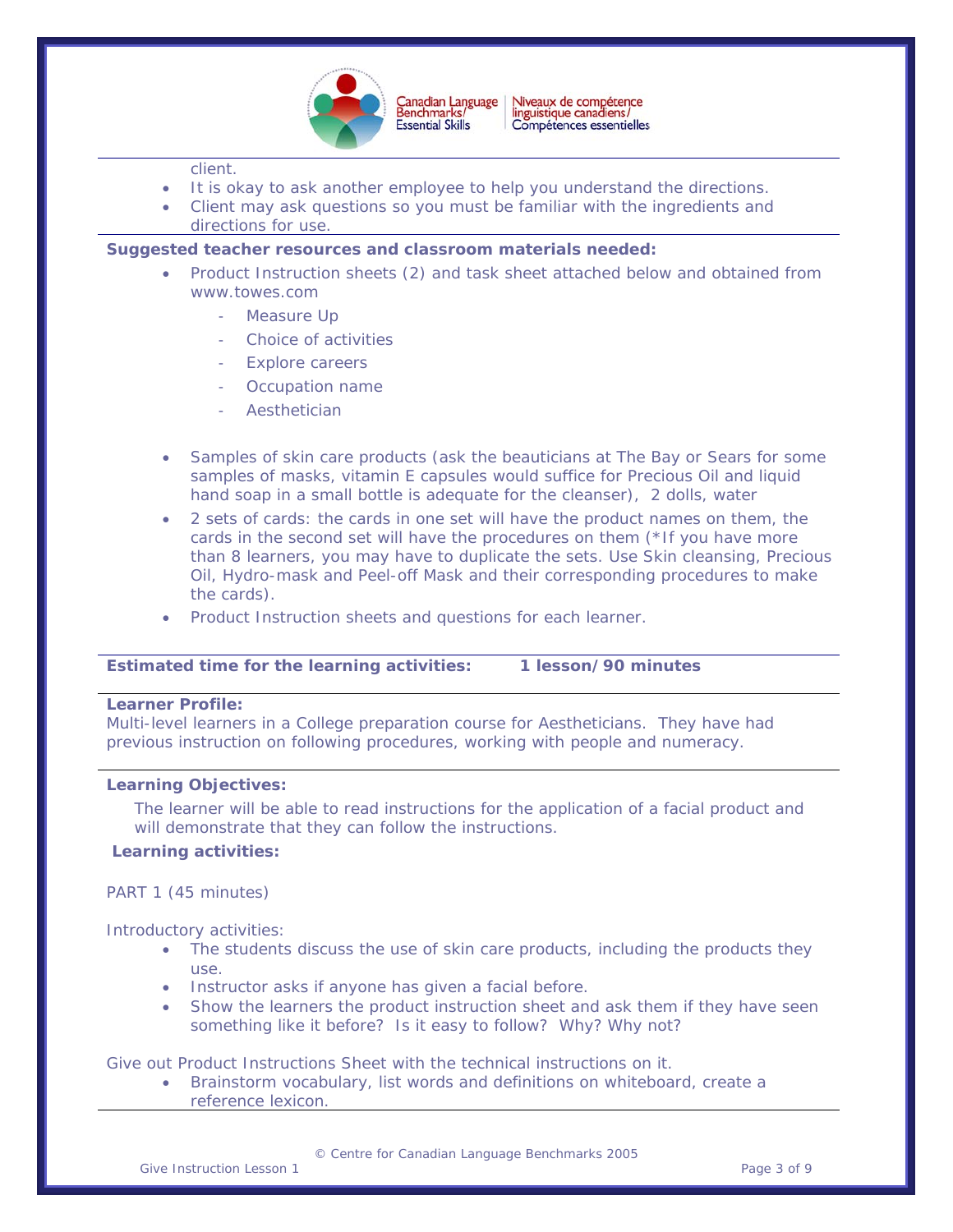

Niveaux de compétence<br>linguistique canadiens/ Canadian Language<br>Benchmarks/ Compétences essentielles

- Explain the format of the sheet (e.g. where the product names are  $-$  on the left with numbered bullets, where the procedures are - on the right, beside the product names, extra product information - in the middle of the page, frequency of treatments - in the chart at the bottom of the page etc.) Point out the use of numbered bullets and charts, columns and rows, explaining that this is done to help you follow the directions. *(You could use an overhead projector for this explanation.)*
- Ask students to find instructions for Skin Cleansing. Elicit information from students on described method of skin cleansing.
- Ask students to find instructions for Christalline Cream. Elicit information from students on use.

PART II (30 minutes )

• Give out Product Instruction Sheet (attached) with questions on it.

**Essential Skills** 

- In pairs, students answer questions on the sheet using their knowledge of how the sheet is formatted.
- Class discusses answers.

PART III (15 minutes)

- Give out cards with product names and product instructions, one card to each student. Each student then finds the person who has the matching card.
- Divide the class into two groups keeping the pairs together. Each group has one doll and some product samples. Each pair takes a turn: one student reads the directions and the other student mixes and applies the product on the doll. The rest of the group evaluates if the students are reading and following the instructions properly.

#### **Additional and/or extension learning activities:**

Ask an Aesthetician to come in and demonstrate a facial using one of the learners as the model.

- Ask the Aesthetician to send you a copy of the instructions ahead of time if possible.
- Ask learners to review the vocabulary before the class.
- Have learners prepare questions to ask the Aesthetician.

#### **Evaluation:**

- 1. Instructor evaluates answers to the question sheet.
- **2.** Learners give a demonstration to the group. Instructor evaluates comprehension of instructions, ability to carry out the procedure and interaction with group.

**Task Writer: Jane MacDiarmid, LTC RRC Winnipeg**  [jmacdiarmid@rrc.mb.ca](mailto:jmacdiarmid@rrc.mb.ca)

Give Instruction Lesson 1 and 1 and 1 and 1 and 1 and 1 and 1 and 1 and 1 and 1 and 1 and 1 and 1 and 1 and 1 and 1 and 1 and 1 and 1 and 1 and 1 and 1 and 1 and 1 and 1 and 1 and 1 and 1 and 1 and 1 and 1 and 1 and 1 and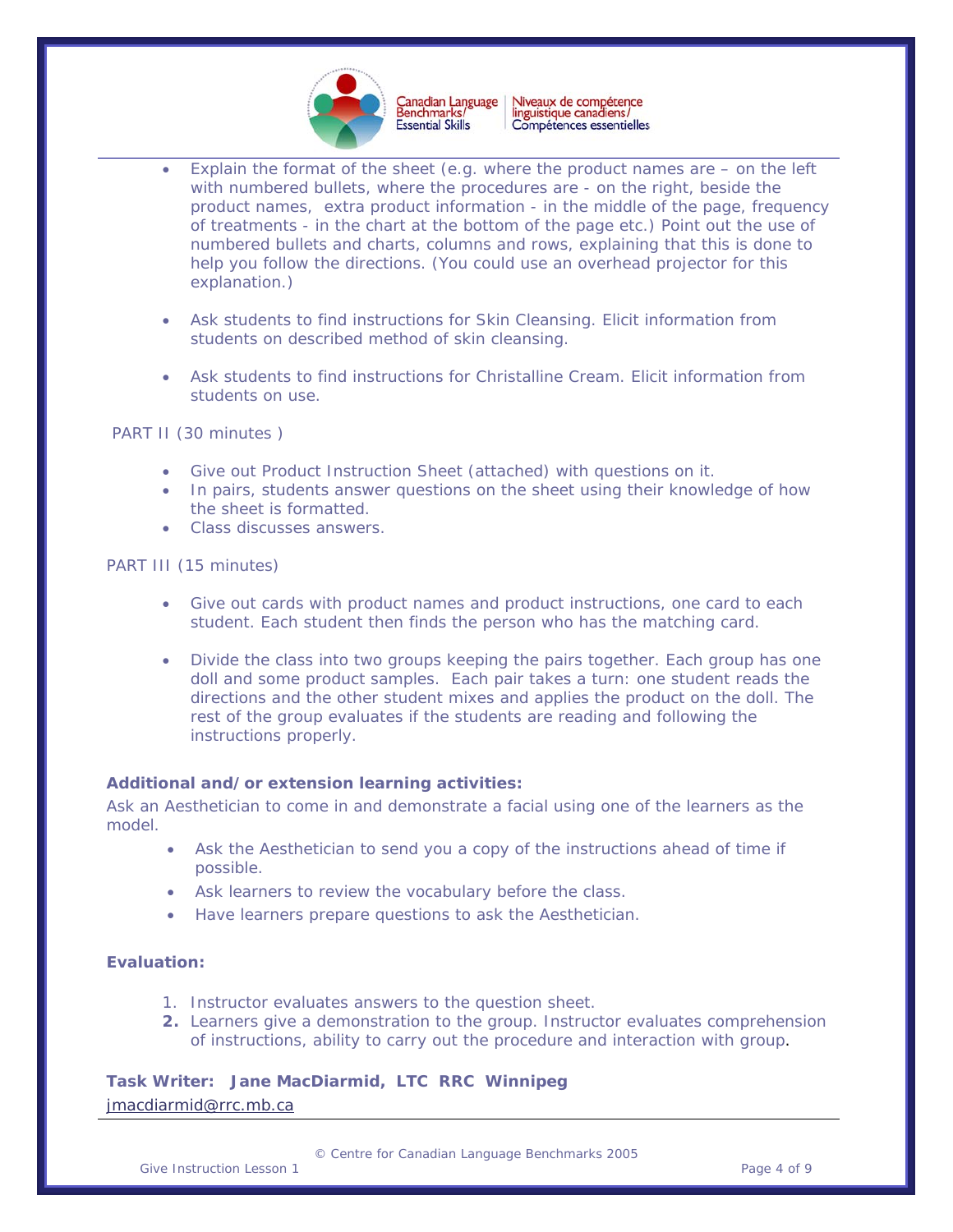

Niveaux de compétence<br>linguistique canadiens/<br>Compétences essentielles

*The copyright holder gives permission for users of the document to make copies of selected pages for not-for-sale educational purposes within their organizations. Copying for other purposes without permission is prohibited.* 

Centre for Canadian Language Benchmarks,

803 – 200 Elgin Street, Ottawa, ON K2G 6Z2 Ph. (613) 230-7729 Fax: (613) 230-9305 [info@language.ca](mailto:info@language.ca)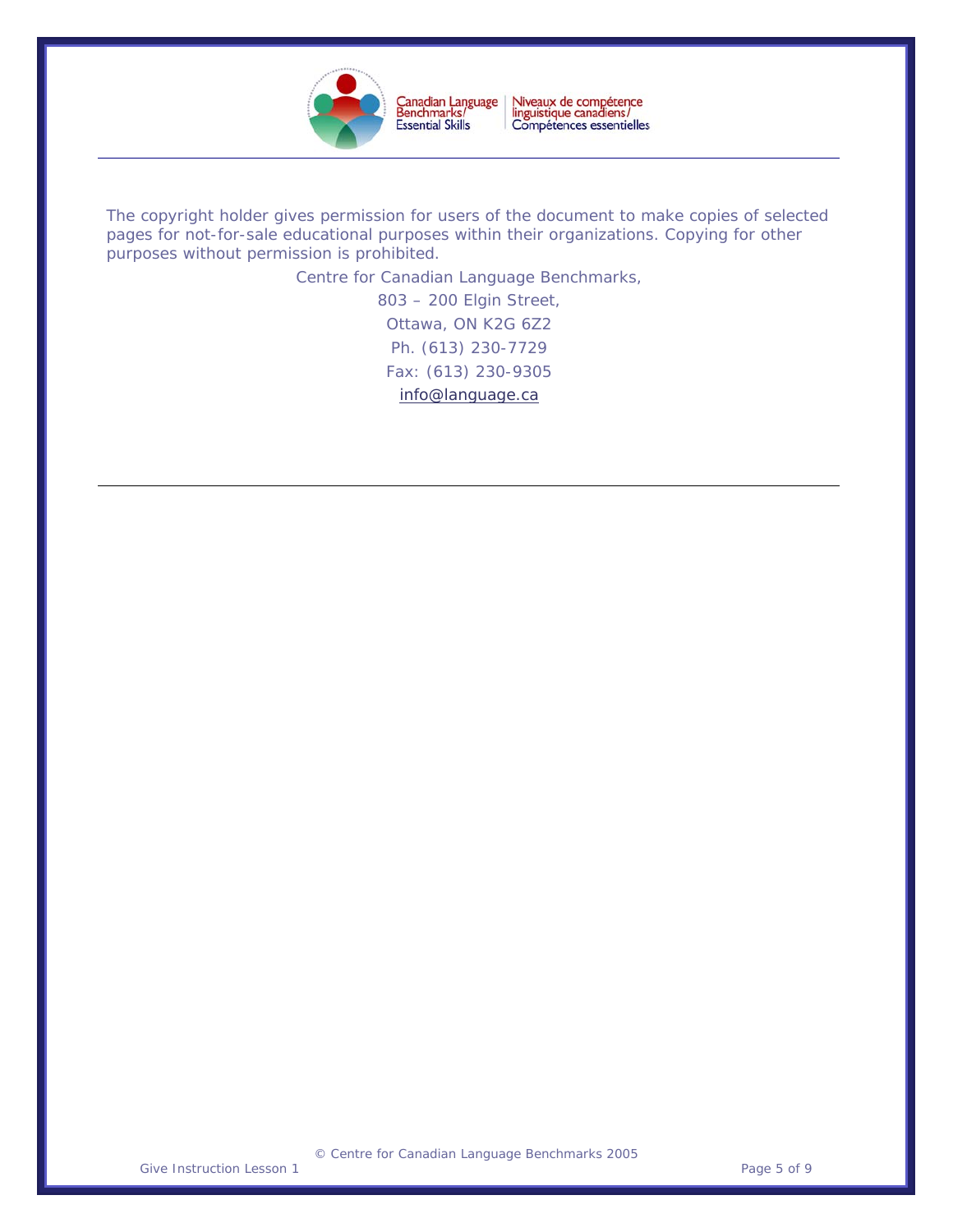

Niveaux de compétence<br>linguistique canadiens/ Compétences essentielles

#### **Product Instructions** NOC 6482 Estheticians, Electrologists and Related Occupations Hydroptimale<sup>®</sup> I.T. HYDROPTIMALE: 2-PHASES HYDRATING\* INSTITUTE TREATMENT Procedure PREPARATION OF THE SKIN Cleanse the face, neck and upper bust with appropriate SOTHYS Beauty Milk and Lotion for<br>client's type of skin 1 - Skin cleansing: 2 Gommage exfoliant<br>or Desquacrem : Apply according to skin requirements HYDRATION\* 1 : HYDRATION\* / RELAXATION Apply the contents of the capsule locally to the dehydrated parts of the skin using light circular movements Make a series of relaxing pressures (Sothys Digital-Relaxation technique) for 3 to 4 minutes. (See diagram opposi 3 - Precious Oil: ACTION : Minimizes water evaporation thanks to the ceramides Massage with the cream (10 to 15 minutes)<br>
Massage with the cream (10 to 15 minutes)<br>  $Note > on oily skin$  use a moderate amount of cream<br>  $> on very dry skin$  use a moderate amount of Cristaline Cre<br>  $ACIION: improved hydration* thanks to liquid crystals$ 4 - Cristalline Cream : erum Penetrate carefully using effleurage until complete absorption. Make a series of relaxing<br>pressures once again. (Sothys Digital relaxation technique) for 3 to 4 minutes. (See diagram<br>annostie) 5 - Precious Serum : ACTION : Hydro-retention thanks to Melhydran® HYDRATION\* 2: HYDRATION\* / SMOOTHING Apply a thick layer of Hydro-mask on the face and neck with fingertips using light circular movements for about 1 or 2 minutes to achieve light penetration. Protect the edge of eyellashes with damp cotton wool strips.<br>ACTI 6 - Hydro-mask: 7 - Peel-off Mask: Prepare the mask as follows<br>On top of the Hydro-mask, apply a thick and uniform layer of the Peel-off Mask using the spatula spatiud<br>Leave on for 15 to 20 minutes<br>Take the mask off in one single movement starting from the neck. Dry the face and neck<br>gently with damp sponges, then dry<br>**ACTION** : Clear complexion and expansion of skin tissues due searned example.<br>Apply Hydroptimale Cream or Gel or another cream from the range according to the skin's<br>Notes If the eye contour is fragile, avoid application of the products on this area 8 - Protection : Five products act in synergy to guarantee the efficiency of the HYDROPTIMALE I.T **Precious Drug (1.2):**<br> **• Precious Drug (1.2):**<br> **• Precious Drug (1.2):**<br> **• Precious Drug (1.2):**<br> **• Precious Drug (1.2):**<br> **• Precious Drug (1.2):**<br> **• Precious Premiers of Schipmenter of the connected of 3 substance** tion";<br>
Melhydran<sup>®</sup> (honey and flower nectar) : thanks to its composition which is close to NMF, this complex acts on the<br> **Melhydran**® (honey and flower nectar) : thanks to its composition which is close to NMF. this com • Cristalline modelling cream (3):<br>
3 - Cristalline Cream (3):<br>
Since the therapsis to perform massage movements in the best conditions possible the plant extracts favour<br>
skin and allows the therapsis to perform massage m skin's hydration" and suppleness<br>
• Double mask (4.5) :<br> **4 - Hydro-mask : ceramides, plant olls (avocado oil, corn), shea butter :** A genuine bath of freshness and softness, it softens skin's superficial layers and brings Freehoff music is compared to expand the total property, it enables to expand the best complete the Peel-off Mask.<br>How to peperte the Peel-off Mask in surface and to clear complexion<br>How to pepare the Peel-off Mask :<br>Objec FREQUENCY OF THE TREATMENTS AT THE INSTITUTE AND RECOMMENDATIONS OF TREATMENTS AT HOME PREVENTING TREATMENT **CURATIVE TREATMENT** • All skin types that endure climatic agressions<br>(sun, cold weather, wind) Skin characteristics • Strias due to dehydration, feeling of stinging.<br>rough skin Small lines Dry and non-supple skin rough skin Smal<br>Desquamations Frequency of the<br>treatments in the<br>Beauty Salon • 4 to 5 sessions of IT HYDROPTIMALE (once or<br>twice a week) Renew according to needs • 2 to 3 sessions of HYDROPTIMALE IT (once a<br>week) Renew according to needs Courtesy SOTHYS • Liposomes Hydrogel, morning or evening Recommendations of<br>treatments at home · Liposomes Hydrogel, morning and evening \*Hydration of superficial layers of the epidermis Made in France - Produits de Beauté SOTHYS - 128, Fg St-Honoré - PARIS

ASI This document may have been adapted for www.towes.com

Content may not be current.

Test of Workplace Essential Skills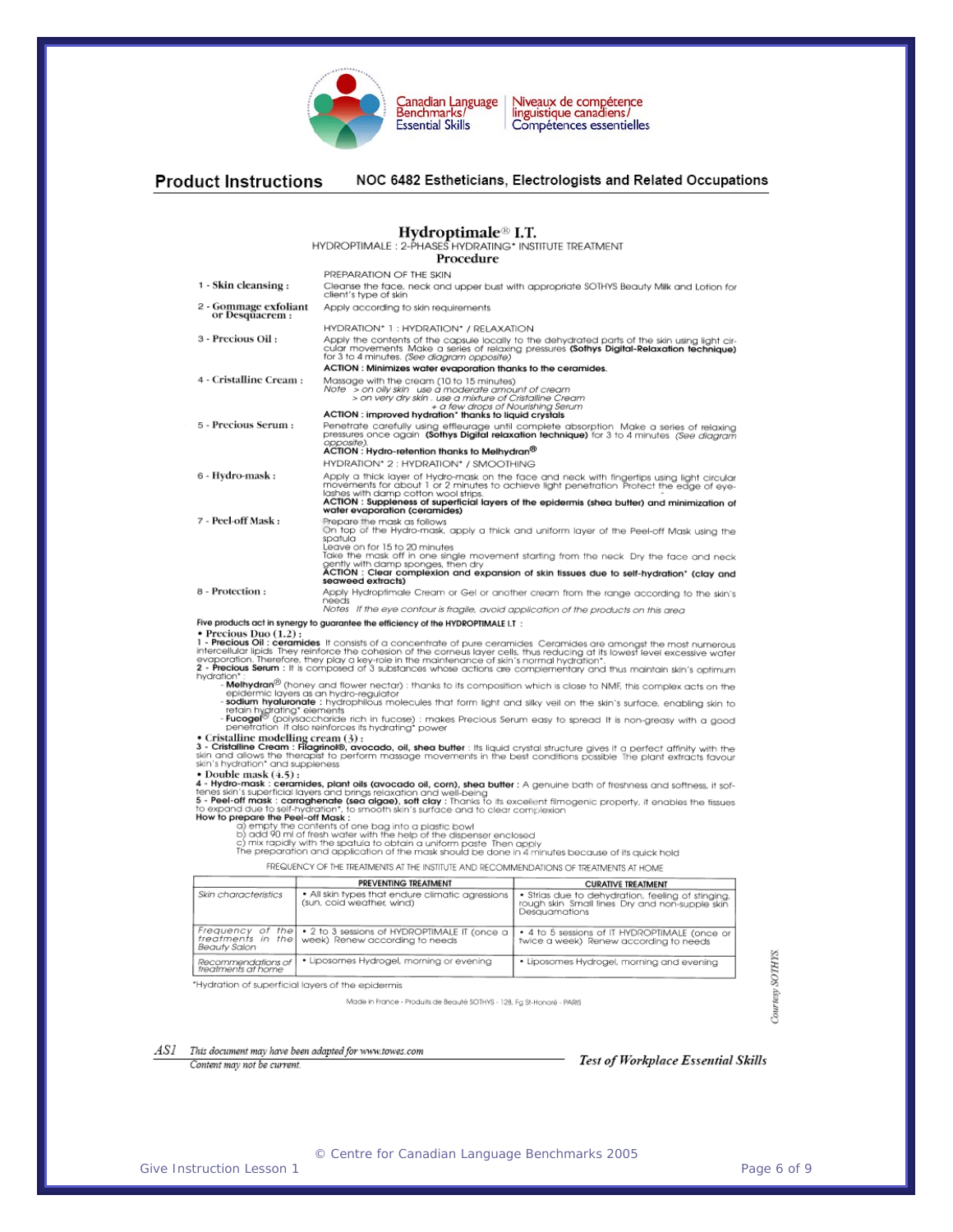

Niveaux de compétence<br>linguistique canadiens/<br>Compétences essentielles

**Examples for** Task

Examples 1

What is the procedure for the application of the Precious Oil?

# **Answer apply to the dehydrated parts of the skin using light circular movements and relaxing pressures, for 3 to 4minutes**

## Steps 1. Scan for key words, Precious Oil or Application or Procedure.

- 2. Locate the row, Precious Oil in a list of products.
- 3. Locate the column, procedure. Read the instructions for the application of the oils.

## Examples 2

How much water is used to prepare the Peel-off Mask?

## **Answer 90 ml**

- Steps 1. Scan for key words: Peel-off Mask, instructions and prepare. Because Peel-off Mask appears in several places, you will need to locate several key words.
	- 2. Locate the heading: How to prepare the Peel-off Mask. Read: add 90 ml of fresh water.

### Examples 3

What product is recommended for treatments at home?

# **Answer Liposomes Hydrogel**

Steps 1. Scan for key words: recommended, home treatments, or words with similar meanings.

2. Locate table at the bottom of the page: FREQUENCY OF THE TREATMENTS AT THE INSTITUTE AND RECOMMENDATIONS OF TREATMENTS AT HOME.

- 3. Locate the row: Recommendations for the treatments at home.
- 4. Read: Liposomes Hydrogel, morning and evening and determine that Liposomes Hydrogel is a product.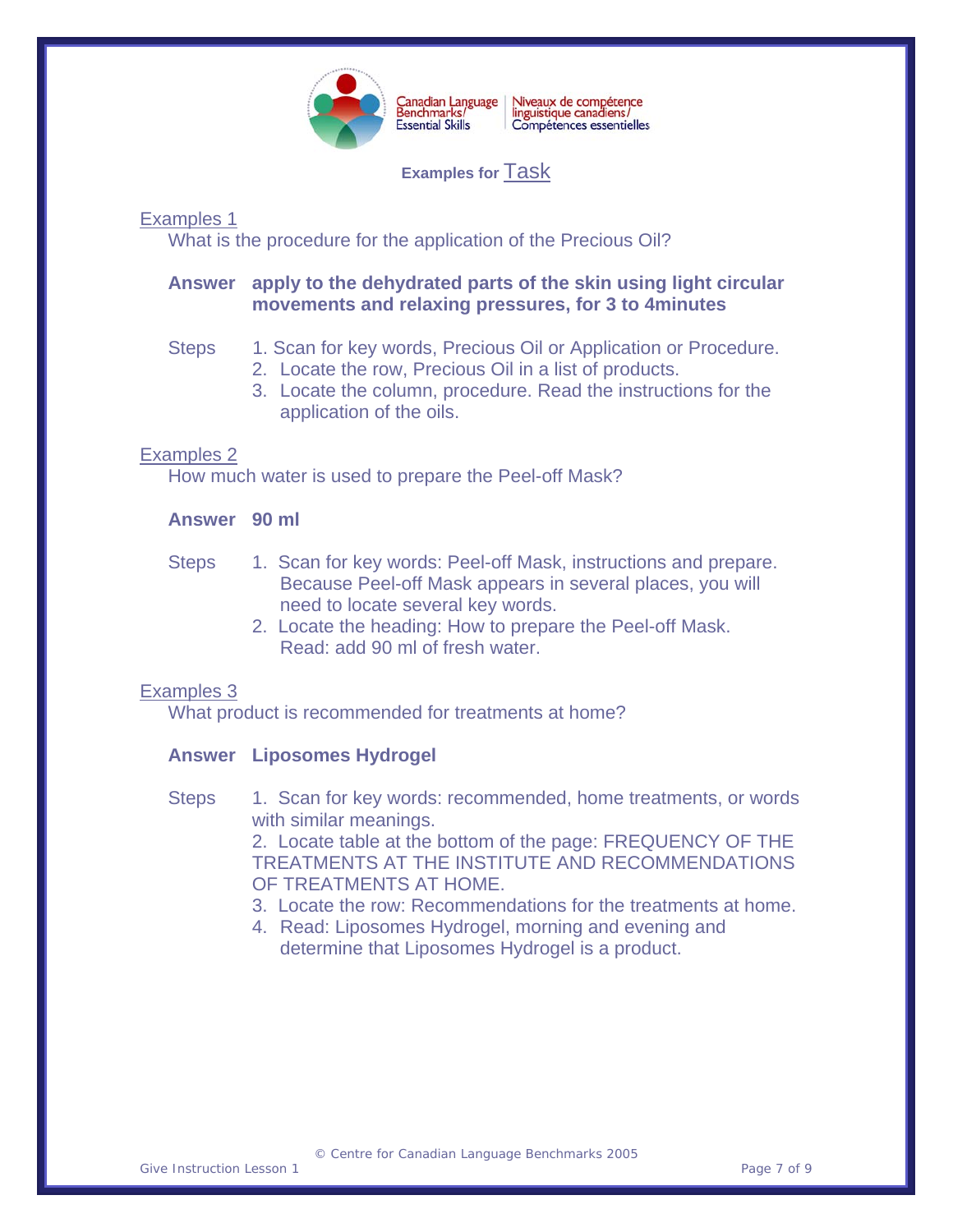

# Task Sheet

Underline the key words and answer the following questions.

- 1. What is the procedure for the application of the Hydro-mask?
- 2. How long is the Peel-off mask left on?
- 3. How many substances are in the Precious Serum?
- 4. What is the maximum time for the preparation and application of the mask?
- 5. How many sessions once or twice a week are recommended for stinging, rough skin?